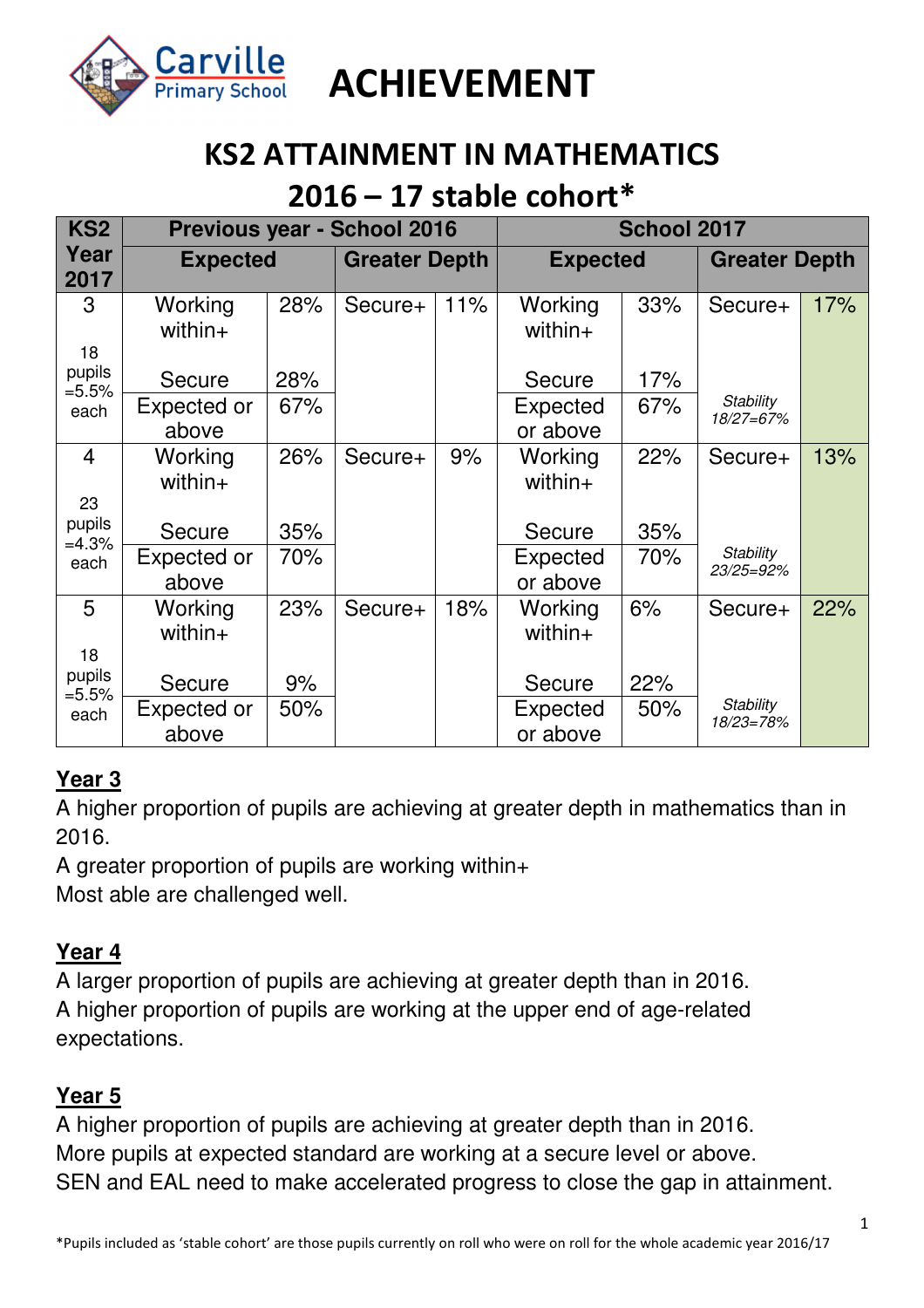

### **KS2 ATTAINMENT IN READING**

### **2016 – 17 stable cohort\***

| KS <sub>2</sub>      |                       | <b>Previous year - School 2016</b> |                      | School 2017 |                       |     |                               |     |
|----------------------|-----------------------|------------------------------------|----------------------|-------------|-----------------------|-----|-------------------------------|-----|
| Year<br>2017         | <b>Expected</b>       |                                    | <b>Greater Depth</b> |             | <b>Expected</b>       |     | <b>Greater Depth</b>          |     |
| 3                    | Working<br>$with in+$ | 33%                                | Secure+              | 11%         | Working<br>$with in+$ | 17% | Secure+                       | 17% |
| 18                   |                       |                                    |                      |             |                       |     |                               |     |
| pupils<br>$=5.5%$    | Secure                | 17%                                |                      |             | Secure                | 22% |                               |     |
| each                 | Expected              | 61%                                |                      |             | Expected              | 59% | <b>Stability</b><br>18/27=67% |     |
|                      | or above              |                                    |                      |             | or above              |     |                               |     |
| $\overline{4}$<br>23 | Working<br>within+    | 22%                                | Secure+              | 4%          | Working<br>within+    | 9%  | Secure+                       | 9%  |
| pupils<br>$=4.3%$    | Secure                | 35%                                |                      |             | Secure                | 35% |                               |     |
| each                 | Expected              | 61%                                |                      |             | <b>Expected</b>       | 53% | Stability<br>23/25=92%        |     |
|                      | or above              |                                    |                      |             | or above              |     |                               |     |
| 5                    | Working<br>within+    | 22%                                | Secure+              | 17%         | Working<br>$within+$  | 11% | Secure+                       | 17% |
| 18                   |                       |                                    |                      |             |                       |     |                               |     |
| pupils<br>$=5.5%$    | Secure                | 17%                                |                      |             | Secure                | 28% |                               |     |
| each                 | Expected              | 56%                                |                      |             | Expected              | 56% | <b>Stability</b><br>18/23=78% |     |
|                      | or above              |                                    |                      |             | or above              |     |                               |     |

### **Year 3**

A greater proportion of pupils are working at greater depth in reading than in 2016. One fewer pupil met the expected standard, however the proportion at secure and above has increased.

SEN and EAL need to make accelerated progress to close the gap in attainment.

#### **Year 4**

A larger proportion of pupils are working at greater depth than in 2016. Two fewer pupils met the expected standard (SEN). Secure and secure+ has increased.

SEN and EAL need to make accelerated progress to close the gap in attainment.

### **Year 5**

A greater proportion of pupils at expected standard are working securely at agerelated expectations.

SEN and EAL need to make accelerated progress to close the gap in attainment.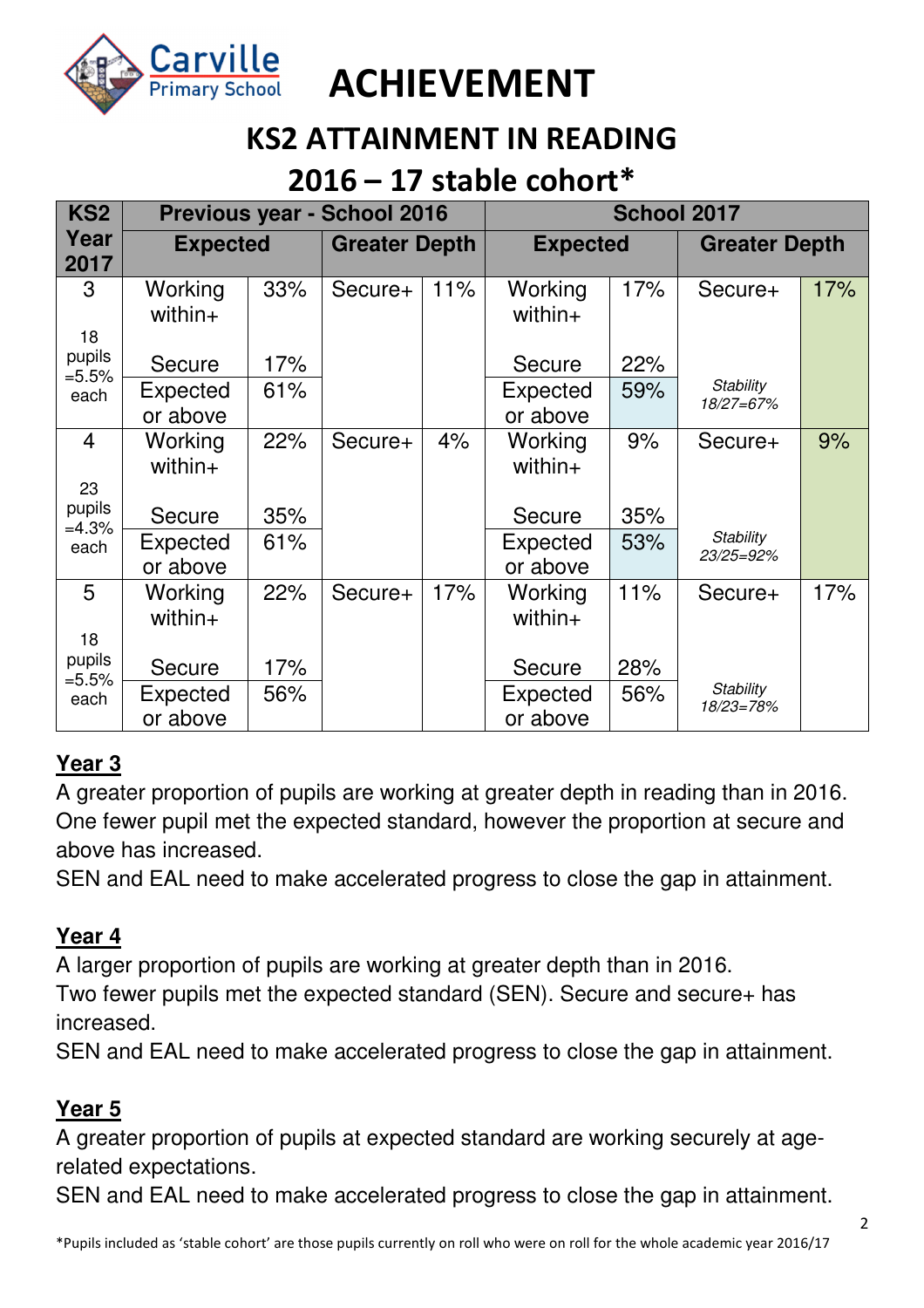

### **KS2 PROGRESS IN READING**

## **2016 – 17 stable cohort\***

| <b>KS2 Year</b>                 |                 |     | <b>Previous year - School 2016</b> |     | School 2017     |     |                              |     |
|---------------------------------|-----------------|-----|------------------------------------|-----|-----------------|-----|------------------------------|-----|
| 2017                            | <b>Expected</b> |     | <b>More than</b><br>expected       |     | <b>Expected</b> |     | <b>More than</b><br>expected |     |
| 3<br>18 pupils<br>$=5.5\%$ each | 5<br>steps+     | 78% | 6<br>$steps+$                      | 28% | 5<br>steps+     | 72% | 6<br>steps+                  | 67% |
| 23 pupils<br>$=4.3\%$ each      | 5<br>$steps+$   | 61% | 6<br>$steps+$                      | 22% | 5<br>$steps+$   | 61% | 6<br>steps+                  | 52% |
| 5<br>18 pupils<br>$=5.5\%$ each | 5<br>steps+     | 39% | 6<br>$steps+$                      | 17% | 5<br>steps+     | 83% | 6<br>steps+                  | 67% |

### Year 3 - 67% stability

One fewer pupil made expected progress however significantly more pupils (+39%) made more than expected progress in reading than in 2016. SEN/EAL pupils made less than expected progress.

#### Year 4 - - 92% stability

Significantly more pupils (+30%) made 6 or more steps of progress. SEN pupils made less than expected progress.

#### Year 5 - 78% stability

Significantly more pupils made expected progress (+44%) or more than expected progress (+50%) than in 2016.

SEN pupils made less than expected progress.

The amount of progress made in KS2 has improved in 2017. Pupils not working at the expected standard for their age group are also not making at least expected progress. Targeted intervention needs to be implemented in order to ensure accelerated progress and therefore improve the proportion of pupils working at expected levels.